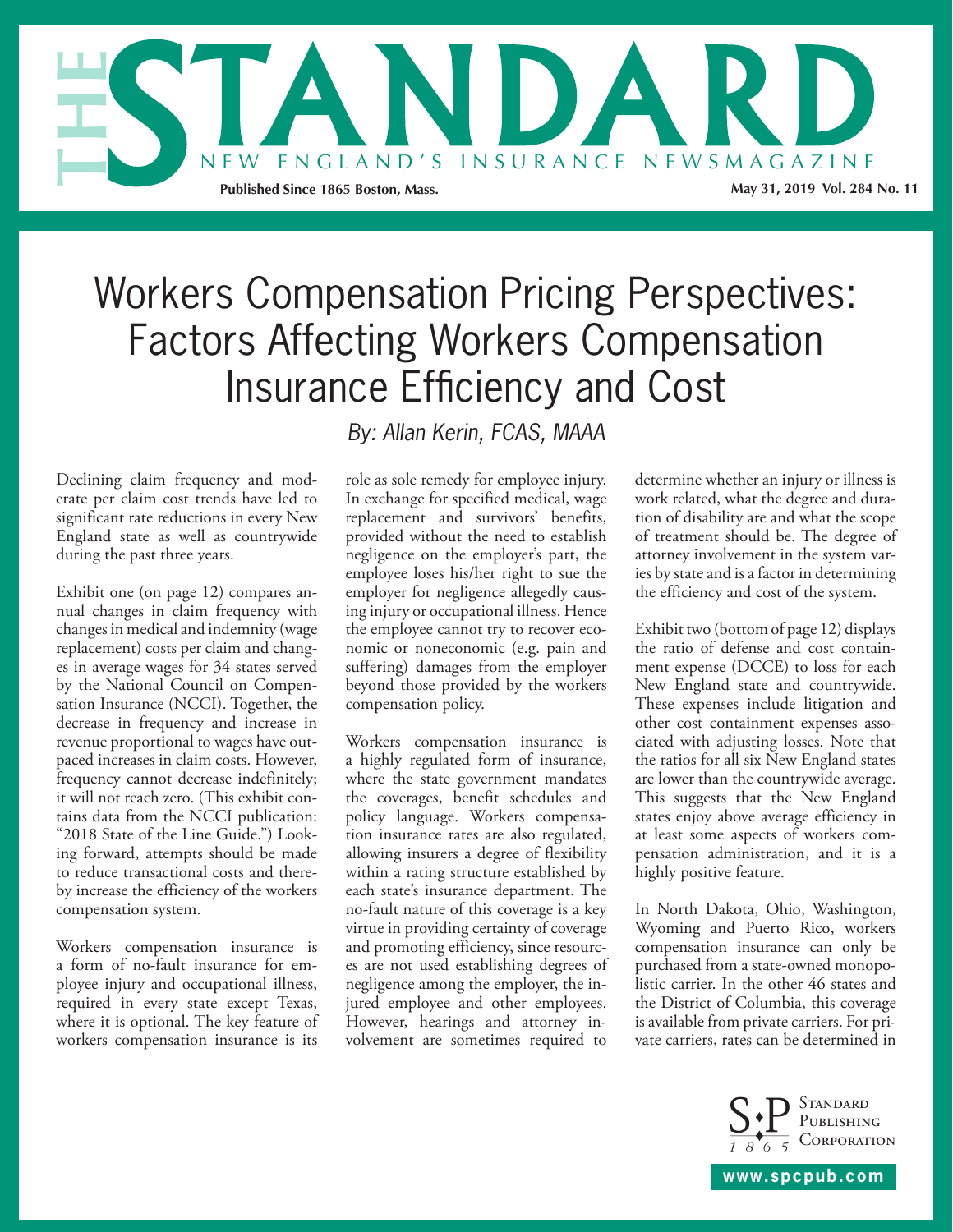### *SPECIAL FOCUS ON* WORKERS COMPENSATION



*Source: NCCI publication: "2018 State of the Line Guide"*

one of two ways depending on the state.

In Massachusetts, the Workers' Compensation Rating and Inspection Bureau of Massachusetts (WCRIBMA) files rates for each class (type of business) on behalf of all insurers within the state. Individual insurers must use these rates subject to optional downward deviations (discounts) that they may include in their own company filings.

In the other five New England states, the National Council on Compensation Insurance (NCCI) files loss costs for each class on behalf of all insurers. Loss costs are rates that exclude underwriting expenses, which are built back in by each carrier's filing of loss cost multipliers. Risks above a specified size have experience modification factors, based on their claims history, applied to their rates. These factors are tempered to reflect the fact that loss history for all but the largest risks will contain an element of randomness. In New England states other than Massachusetts, carriers may apply schedule credits or debits to filed rates for specific insureds with documented favorable or unfavorable risk characteristics not fully reflected in their loss experience, to adjust their premium within specified limits to reflect the risk's true loss potential. The underwriting file for each risk documents

the reasons for any schedule debits or credits for review, upon request, by regulators. Hence, we see that among New England states Massachusetts allows the least rating flexibility to reflect individual risk characteristics.

Key factors that affect the comparative cost of workers compensation insurance among states are the efficiency of the system and the generosity of the benefits provided. As noted, greater

procedural costs, such as higher legal fees due to greater attorney involvement can increase costs. Additionally a system that limits unnecessary (and possibly even harmful) treatment, such as unnecessary levels of pain medication, will be more efficient. State mandated provider fee schedules and enforcement of professional standards for providers promote the most efficient and effective care. Wage replacement benefits vary among states.

Among the New England states, Connecticut has the most generous benefits, with a maximum benefit equal to 75% of the statewide average weekly wage, compared to levels of 60% to 67% in the other five New England states. (See Exhibit three on page 14: Summary of Specific Benefit Levels by State.) In an empirical comparison of loss costs for a sample of classes, we found that Massachusetts had the lowest rate level and Connecticut and Vermont the highest among New England states. This is an interesting result, since Connecticut and Massachusetts have similar economic environments, including high average wages. (See Average Weekly Wage by State.) The generous wage replacement benefits in Connecticut contribute to this result.

The socially most beneficial way to limit workers compensation costs is to lim-

#### **EXHIBIT 2**

### **Defense and Cost Containment Expense Provisions from Recent Rate and Loss Cost Filings**

| <b>State</b>  | <b>DCCE/Loss</b> |
|---------------|------------------|
| Connecticut   | 10.0%            |
| Maine         | 6.5%             |
| Massachusetts | 9.4%             |
| New Hampshire | 8.1%             |
| Rhode Island  | 12.9%            |
| Vermont       | 7.4%             |
| Countrywide   | 13.2%            |

*The source of this data for Massachusetts is the most recent rate filing, submitted by the Workers Compensation Rating and Inspection Bureau of Massachusetts (WCRIBMA) on December 22, 2017. The sources for the other states and Countrywide are the most recent NCCI loss cost filings for these states, submitted during 2018.*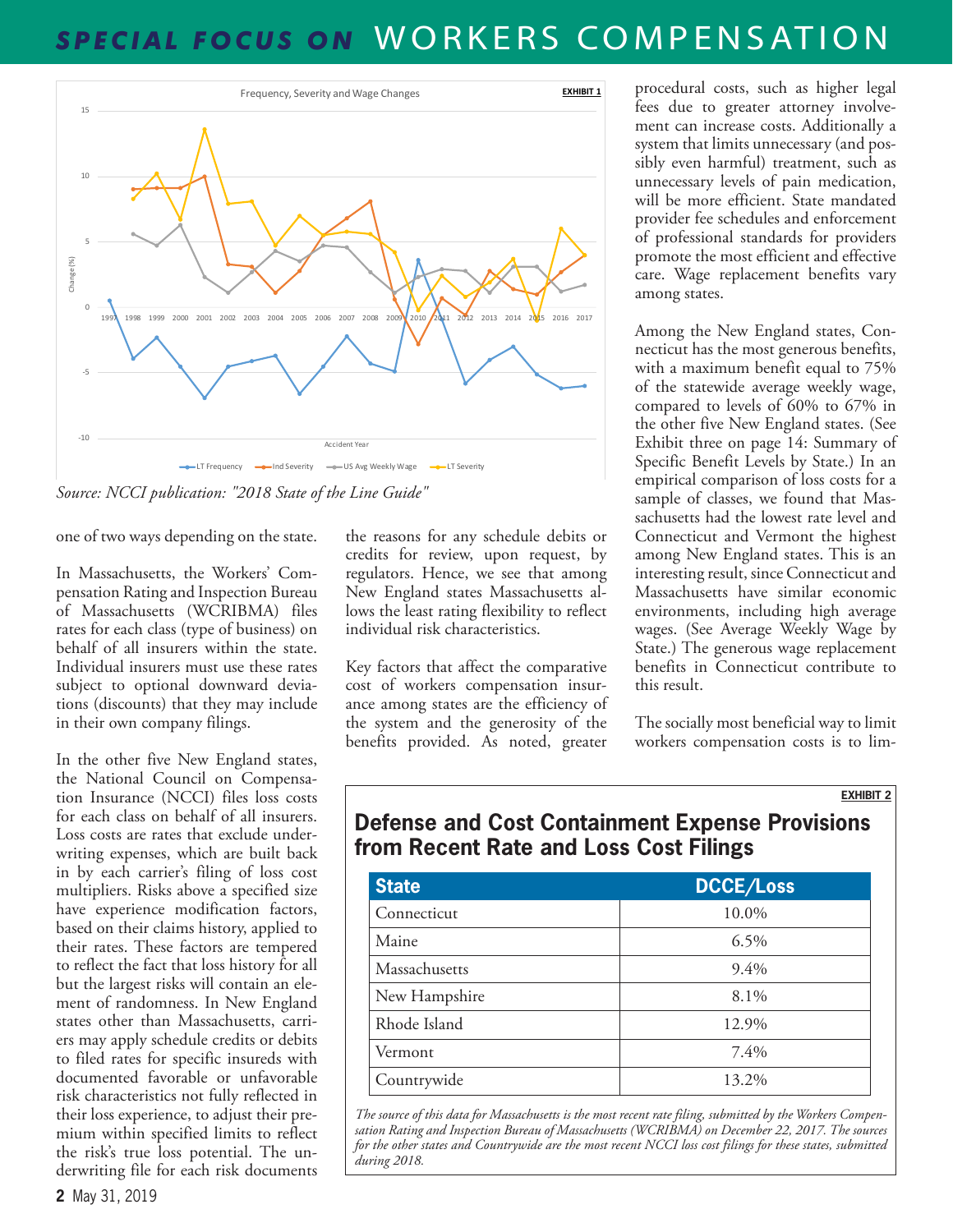## WORKERS COMPENSATION *SPECIAL FOCUS ON*

### Summary of Specific Benefit Levels by State **EXHIBIT 3**

**EXHIBIT 3**

|                            | <b>MA</b>                                                      | СT                              | <b>ME</b>                                     | <b>NH</b>                                                           | <b>RI</b>                                                     | VT                      |
|----------------------------|----------------------------------------------------------------|---------------------------------|-----------------------------------------------|---------------------------------------------------------------------|---------------------------------------------------------------|-------------------------|
| <b>Temporary</b>           |                                                                |                                 |                                               |                                                                     | Find AWW & tax filing                                         |                         |
| <b>Total</b>               |                                                                | 75% of after tax                |                                               |                                                                     | status in Spendable                                           |                         |
| <b>Disability</b>          |                                                                | and Social                      |                                               |                                                                     | Wage Table & multiply                                         | $2/3^{rds}$ of          |
| (TTD)                      |                                                                | security AWW.                   | $2/3^{rds}$ of AWW - No                       | 60% of the AWW up to that by 75%. Also                              |                                                               | AWW, can not            |
|                            | 60% of AWW - Max 156 No cap on # of                            |                                 |                                               | durational cap on total 150% of the SAWW, no entitled to \$15/per   |                                                               | be more than            |
|                            | weeks                                                          | weeks.                          | disability benefits.                          | limit.                                                              | dependent.                                                    | 90% of AWW.             |
|                            | Temporary 60% of the difference                                |                                 |                                               |                                                                     |                                                               |                         |
|                            | <b>Partial</b> between TTD CR and                              |                                 |                                               |                                                                     |                                                               |                         |
|                            | <b>Disability</b> current earning                              | 75% of the                      | 2/3rds of the                                 |                                                                     |                                                               | $2/3$ of                |
|                            | <b>(TPD)</b> capacity not to exceed                            | difference                      | difference between                            |                                                                     | Same as TTD but no                                            | difference              |
|                            | 75% of TTD CR. Max 260 between AWW                             |                                 | AWW and actual or                             | 60% of the difference                                               | dependency benefit -                                          | between                 |
|                            | weeks. TTD and TPD                                             | and current                     | imputed earnings -                            | between the AWW                                                     | 312 wk max - TTD does                                         | AWW and                 |
|                            | combination max no to earning capacity. 520 week durational    |                                 |                                               | and gross wages up to not count towards the                         |                                                               | gross wage              |
|                            | exceed 364 weeks.                                              | No cap.                         | cap.                                          | 260 weeks                                                           | cap                                                           | for week.               |
| Permanent                  |                                                                |                                 | 2/3rds of the                                 |                                                                     |                                                               |                         |
| <b>Partial</b>             |                                                                |                                 | difference between<br>AWW and actual or       |                                                                     |                                                               |                         |
| <b>Disability</b><br>(PPD) |                                                                |                                 | imputed earnings -                            |                                                                     |                                                               |                         |
|                            |                                                                | Scheduled by                    | 520 week durational                           |                                                                     | \$90 Scarring & \$180 LOF -                                   |                         |
|                            | Permanent loss of                                              | state perm loss                 | cap with possibility of                       |                                                                     | Scarring is discretionary                                     |                         |
|                            | function scheduled by                                          | of function                     | long term PPD beyond                          |                                                                     | and loss of function is                                       |                         |
|                            | chart set by state -                                           | charts. Also                    | cap if PI is over 18%,                        |                                                                     | scheduled by chart set                                        |                         |
|                            | Permanent scarring set scarring which is                       |                                 | EE is working and                             | Scheduled body part                                                 | by the state. Max for                                         | According to            |
|                            | by state limited to face limited to face,                      |                                 | wages are 65% or less                         | for PPD set by the                                                  | both benefits is 500                                          | AMA Guides,             |
|                            | neck and hands.                                                | head and neck.                  | than AWW.                                     | state. No scarring.                                                 | weeks combined.                                               | 5th Edition             |
| Permanent                  |                                                                |                                 |                                               |                                                                     | TTD rate For life -                                           | Initial 330             |
| <b>Total</b>               |                                                                |                                 |                                               |                                                                     | Classified as "Odd Lot"                                       | week award              |
| <b>Disability</b>          |                                                                |                                 |                                               |                                                                     | applies to those who are paid at 2/3 of                       |                         |
| (PTD)                      |                                                                |                                 |                                               |                                                                     | medically partial, but                                        | AWW, weekly             |
|                            |                                                                |                                 |                                               |                                                                     | because of the age,                                           | benefits after          |
|                            | 66.67% of AWW for life, 75% of after tax                       |                                 |                                               |                                                                     | education, & skills are                                       | 330 weeks for           |
|                            | no cap. We can always                                          | and Social                      |                                               |                                                                     | unemployable. Those                                           | life unless             |
|                            | file to contest ongoing                                        | security AWW.                   |                                               |                                                                     | receiving TTD beyond<br>312 wks receive COLA                  | evidence                |
|                            | perm total at any time<br>if we obtain                         | For life or until<br>no longer  | 2/3rds of AWW - No                            | 60% of the AWW up to after collecting TTD                           |                                                               | shows no<br>longer PTD, |
|                            | appropriate supporting consider perm                           |                                 |                                               | durational cap on total 150% of the SAWW, no benefits for 52 weeks, |                                                               | COLA each               |
|                            | evidence.                                                      | total.                          | disability benefits                           | limit.                                                              | and yearly thereafter.                                        | year.                   |
| <b>Death</b>               |                                                                |                                 |                                               |                                                                     | TTD rate For life for                                         |                         |
|                            |                                                                |                                 |                                               |                                                                     | spouse, but do                                                |                         |
|                            |                                                                |                                 | 2/3rds of AWW - 500                           |                                                                     | terminate if the spouse                                       | 21 VSA 632 -            |
|                            | 66.67% of AWW for life                                         |                                 | weeks or until the                            | 60% of the AWW,                                                     | remarries. For the                                            | percentages             |
|                            | or until remarriage of                                         |                                 | spouse becomes a                              | benefits due spouse                                                 | children, they terminate depend on                            |                         |
|                            | surviving spouse.                                              | 75% of after tax                | dependent of another                          | unless remarried,                                                   | when they reach 18 yrs                                        | spouse,                 |
|                            | Dependent children                                             | and Social                      | person. Benefits for                          | benefits to                                                         | or 23 yrs if they are<br>enrolled FT in an                    | number of               |
|                            | also entitled to an<br>equal share until age 18 until death or | security AWW                    | dependent children<br>continue until age 18   | dependents until age                                                | 18, can be extended if accredited college. They parents if no | children,               |
|                            | or no longer a full time remarriage of                         |                                 | or to 23 if child is a full-full time college |                                                                     | also receive COLA                                             | spouse or               |
|                            | student.                                                       | surviving spouse. time student. |                                               | student.                                                            | adjustments each year.                                        | children.               |
| <b>Voc Rehab</b>           |                                                                |                                 | Claimant can seek an                          |                                                                     |                                                               |                         |
|                            |                                                                |                                 | evaluation for yoc                            |                                                                     |                                                               |                         |
|                            |                                                                |                                 | rehab services and                            |                                                                     |                                                               |                         |
|                            |                                                                | Yes. This is                    | Board can then order                          |                                                                     |                                                               |                         |
|                            |                                                                | provided and                    | voc rehab over                                |                                                                     | Not required, rarely                                          | After on TTD            |
|                            | Clmt must be found                                             | paid for the                    | employer objection. If                        |                                                                     | done, but it is available                                     | 90 days must            |
|                            | suitable for Voc Rehab                                         | Rehabilitation                  | EE completes voc                              | Full time work                                                      | at Arrigan Center which                                       | be referred             |
|                            | by state agency, Office                                        | Services branch                 | rehab over employer                           | capacity necessary,                                                 | is a non-profit                                               | for screening           |
|                            | of Education and                                               | of the CT                       | objection and finds                           | Each case is reviewed                                               | outpatient rehab facility and                                 |                         |
|                            | Vocational                                                     | <b>Workers Comp</b>             | work, ER must pay                             | by the DOL and                                                      | under the purview of                                          | entitlement             |
|                            | Rehabilitation (OEVR). Commission.                             |                                 | 180% of plan cost.                            | determined if eligible. the RI DOL.                                 |                                                               | assessment.             |